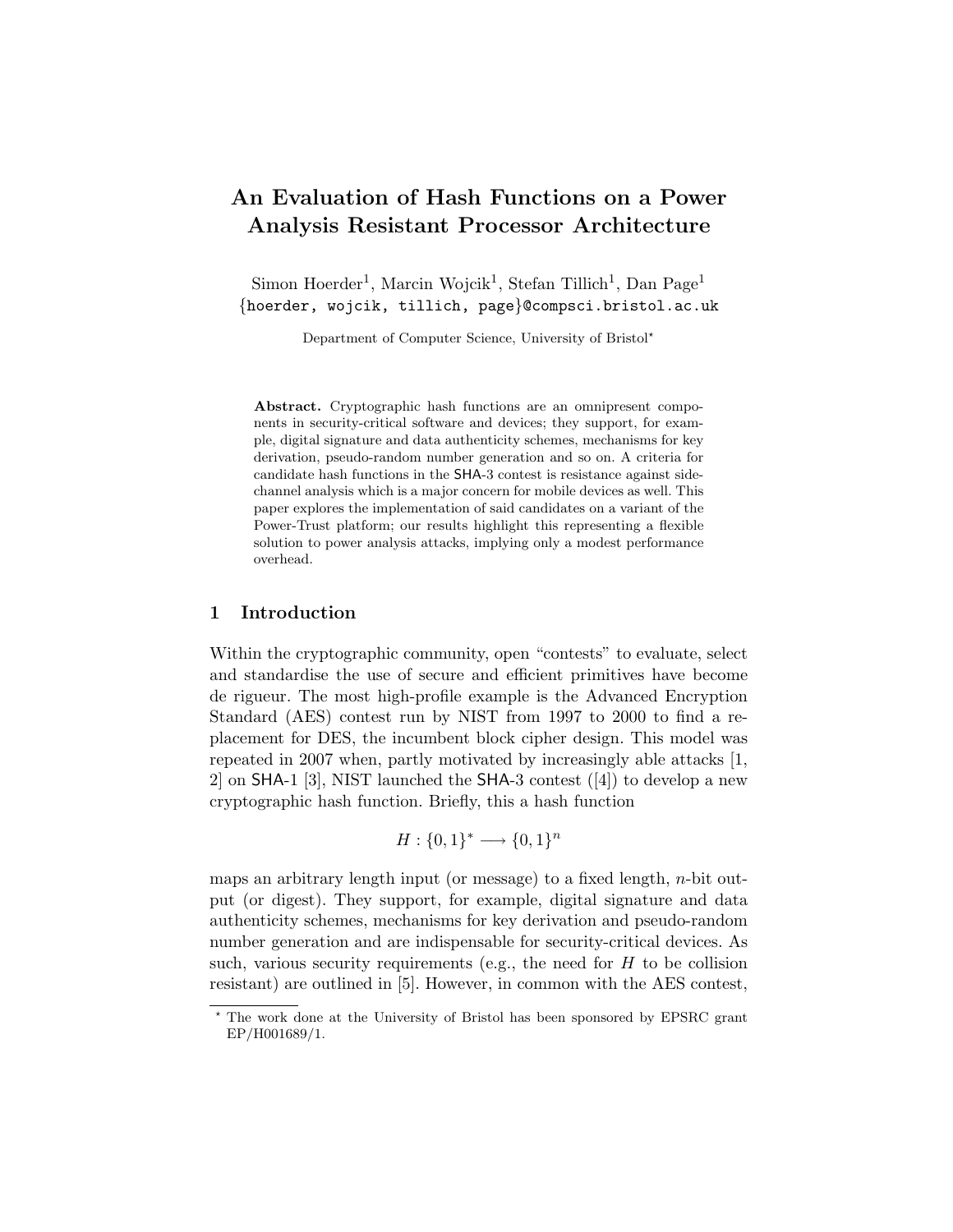other metrics are important for SHA-3; specifically, efficiency in hardware and on a variety of software-based platforms is paramount.

Within the context of embedded and mobile computing, such metrics are particularly pertinent: they represent the exact resources in short supply. The same context may imply additional requirements in the sense that physical security (e.g., against side-channel and fault attack) is also a valid metric. Example attacks on hash functions are given by  $[6-11]$ ; these are exacerbated by the wide range of use-cases. Ideally one has an idea of the trade-offs different countermeasures offer so as to select the right one before deployment, but in practice this topic has not drawn much attention (for example, note the discussion triggered by Rivest's question [12] on the matter).

Keeping this difficulty in mind, one attractive approach is to provide a "generic" countermeasure. For power analysis based attacks, and focusing on hardware implementation, this can be realised by utilising a so-called secure logic style. The idea is to take a generic circuit and automatically replace CMOS cells with alternatives such as SABL [13] or WDDL [14]. To consider a similar approach for software, one must instrument a generic countermeasure so that each instruction is prevented from leaking information during execution. Several proposals exist, such as NONDET [15], but a more concrete and complete implementation is provided by Power-Trust ([16, 17]). The SPARC V8 based Power-Trust platform houses a secure zone, implemented in a secure logic style, and security-critical instructions are executed only by this zone to avoid leakage; the result is a generic countermeasure, mounted in a general-purpose processor, which offers an extremely flexible solution. The question is, how does this solution fare wrt. the SHA-3 use-case? Does it, for example, imply a performance overhead low enough to allow secure deployment of the selected SHA-3 candidate in embedded and mobile applications?

Focusing on 6 of the 14 remaining (as per round-two) SHA-3 candidates, this paper addresses three points all stemming from the same underlying work, namely investigation of said candidates on the Power-Trust platform:

Performance of candidates, i.e., assuming that Power-Trust provides an adequate countermeasure against power analysis attacks, what overhead does this imply and is this the best approach? Section 2.1 presents a concrete attack scenario; the criteria for performance includes throughput and instruction mix (e.g., any bias toward memory access).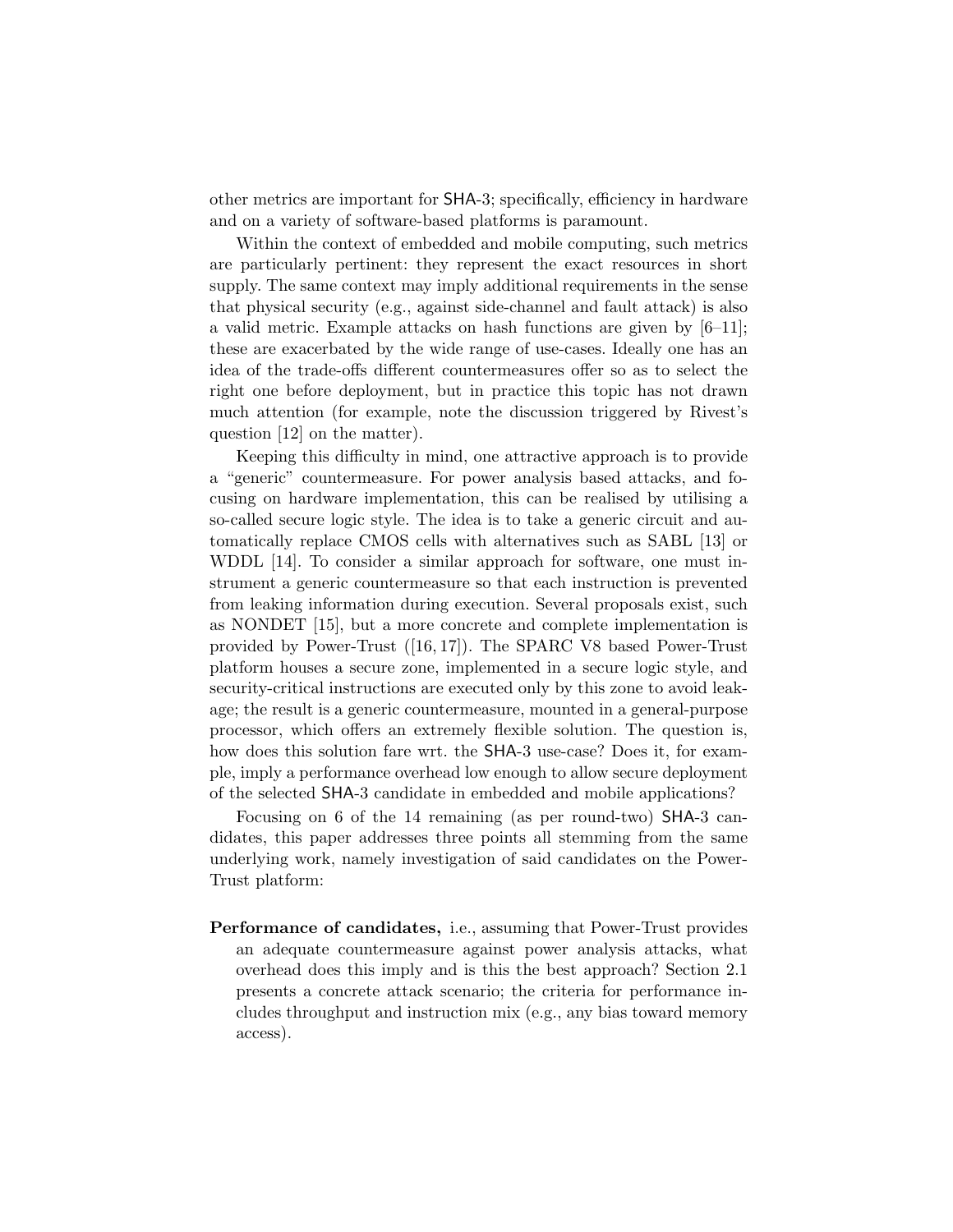

Fig. 1. Protecting HMAC from side-channel attack: only the operations and values drawn with solid lines need to be protected.

- Agility of SPARC V8 analogous instructions, i.e., given a set of protected instructions required for one SHA-3 candidate, can we implement another candidate with the same set?
- Potential for advanced Instruction Set Extensions (ISEs), i.e., for which candidates can we find useful ISEs? For example, we suggest several generic (i.e., not Power-Trust-specific) instruction set extensions which could be used to accelerate BMW.

One can view the second and third points as evaluating the Power-Trust design itself; the novel aspect in this respect is the workload used (namely the SHA-3 candidates), which is more diverse than previously studied.

## 2 Background

### 2.1 Side-Channel Attacks on Hash Functions

There are numerous examples of successful side-channel attacks on specific hash functions, and a variety of specific countermeasures have been proposed [6–11]. However, within the context of developing hash functions it is attractive to be more general (both for attacks and countermeasures) since this allows far easier high-level comparison. As such, we keep our model of side-channel attack as generic as possible within practical limits: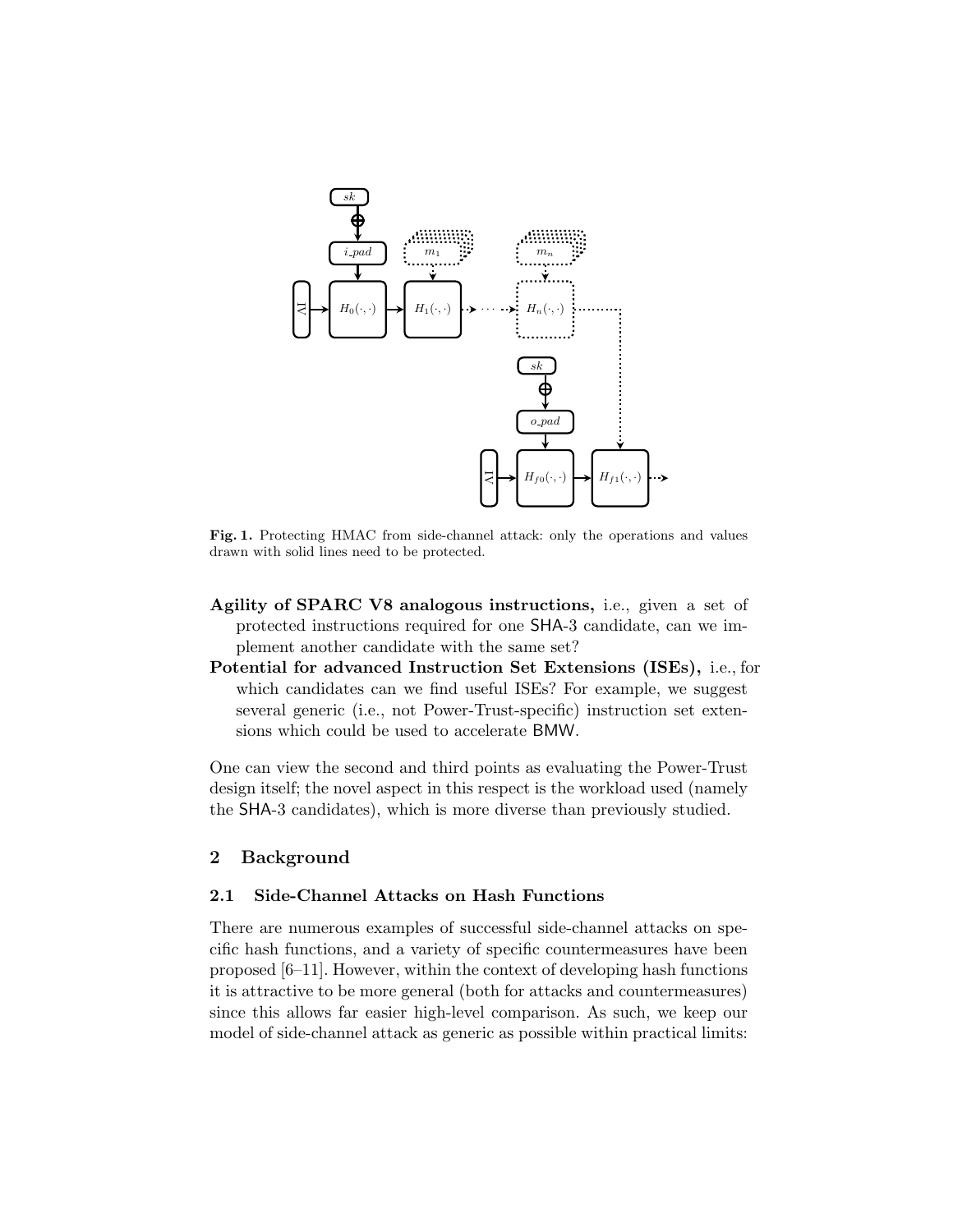- Simple Power Analysis (SPA) is possible whenever the sequence of operations performed during execution of  $H$  depends on a fixed, securitycritical input.
- Differential Power Analysis (DPA) is possible when the input to an invocation of H combines fixed security-critical data and variable data which can be controlled by the attacker. That is, invocation resembles  $H(s, m)$  for a fixed, security-critical s and variable m.
- Timing Attacks are possible whenever a security-critical input affects the time taken to execute  $H$ ; examples include conditional branches or cached table look-ups based on said input.

Additionally, for all three types of attacks we allow the attacker to perform a profiling step to create templates. In the following,  $H_i(s_{i-1}, m_i)$  denotes the *i*-th invocation of the compression function used by  $H$  with the state (or chaining variable) s and message  $m$  as input.

Neither SPA nor timing attacks matter for the hash functions that we are considering: they always use the same instruction sequence (i.e., there are no input-dependant branches), and do not use any table lookups. Indeed, CubeHash [18, Page 3] makes this an explicit design criteria. On the other hand, DPA does matter. Figure 1 illustrates this fact for H used within the popular HMAC construction. The outputs of  $H_0$  and  $H_{f0}$ are intermediate states; they are both fixed (they depend only on constant values) and security-critical (since they are derived directly from  $sk$ , the key used to authenticate messages). Thus,  $H_1$  and  $H_{f1}$  fall squarely into our attack scenario:

$$
H_1\left(\underbrace{H_0(IV, sk \oplus i\_pad)}_{\text{constant, secret}}, \underbrace{m_0}_{\text{variable}}\right), \underbrace{m_0}_{\text{variable}}\right)
$$
\n
$$
H_{f1}\left(\underbrace{H_{f0}(IV, sk \oplus o\_pad)}_{\text{constant, secret}}, \underbrace{H((sk \oplus o\_pad) \parallel m)}_{\text{variable}}\right)
$$

To roughly outline a potential DPA attack, notice that the attacker can repeatedly invoke the HMAC construction with an m of his choice. By observing the power consumption during execution, correlation between the data-dependent interaction of  $m$  and the secret constant allows him to hypothesise about the value of the constant and ultimately to recover it and hence undermines security.

This scenario demonstrates the value of an agile solution via two points. First, an inflexible solution dictates the  $H$  to be used; this is unattractive because if  $H$  is (seriously) broken, one might hope to change it without incurring significant cost. Second, notice that the vulnerable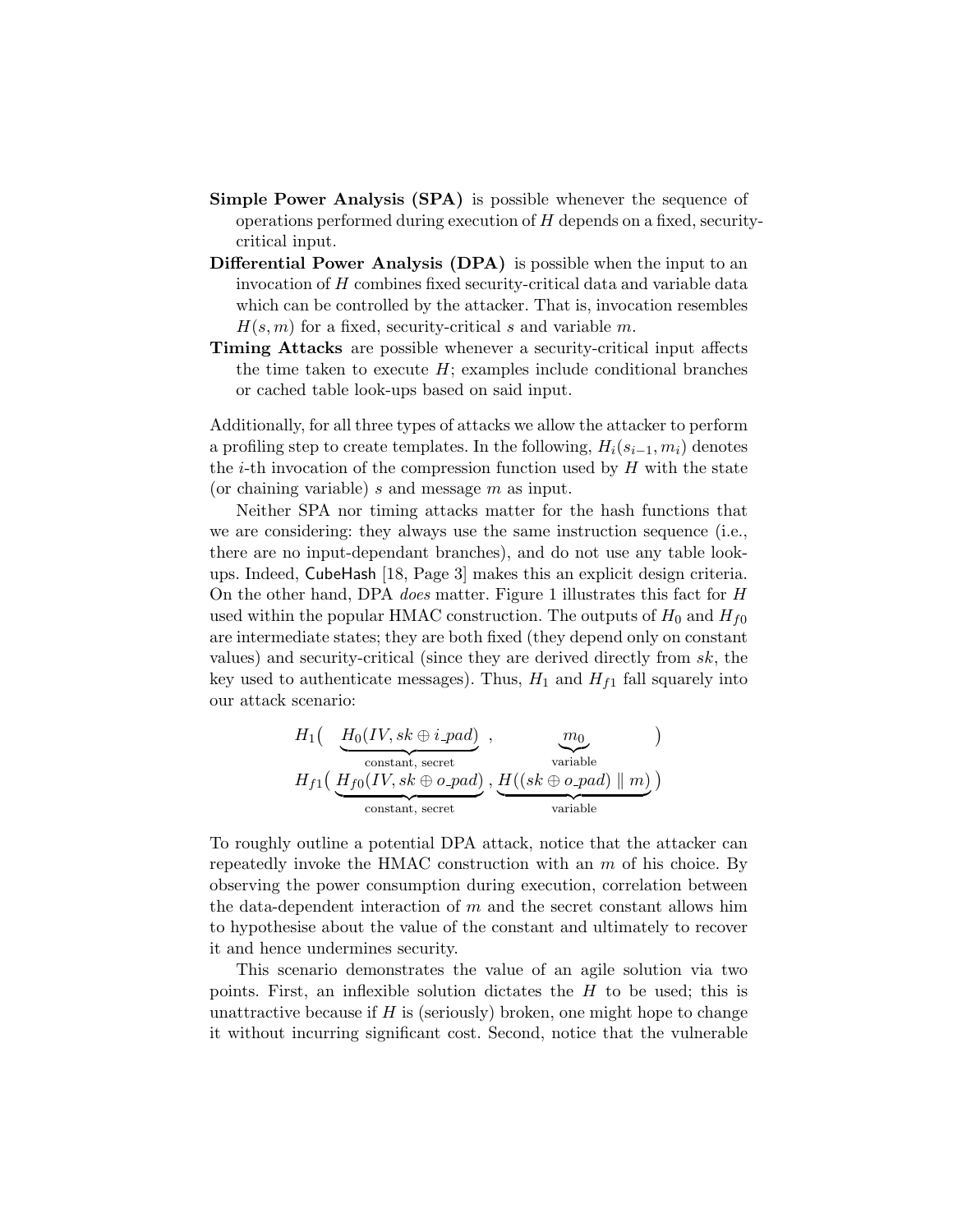invocations are  $H_1$  and  $H_{f1}$  only, while  $H_{2,\dots,n}$  need no protection as long as the compression function is one-way. An inflexible hardware-oriented approach might implement a countermeasure for all invocations, hence incurring a performance overhead in each. A more flexible solution would apply the countermeasure only where necessary, and potentially provide a performance advantage in other cases.

## 2.2 The Power-Trust Platform

The so-called "Power-Trust platform" is a SPARC V8 based ASIC prototype of a side-channel resistant embedded processor based on the security concept developed in the context of the Power-Trust project [16, 17]; its main goal is to evaluate the validity and effectiveness of the security concept as a whole. Furthermore, the prototype allows to evaluate various design options and trade-offs in practice, e.g., different management instructions, exception handling features, and secure logic styles. The Power-Trust prototype has integrated support for AES and ECC, but the security concept itself is principally suited for handling a wide range of cryptographic workloads.

The basic idea of the security concept used in Power-Trust is to combat side-channel leakage directly in the processor hardware. The main concern are power and EM analysis attacks, but also timing attacks are mitigated. As a first measure, the circulation of potentially vulnerable datums is restricted to a tiny portion of the processor (essentially the functional units) by masking them whenever they are not required. This includes values which pass through various pipeline stages or which are written to caches and memories. The second measure protects all remaining vulnerable parts of the processor containing the unmasked data values themselves, the masks, and any values related to mask generation, by implementing them in a secure logic style. This part of the processor is referred to as "secure zone" and shown in Fig. 2. The secure zone offers a range of instructions which can be executed within its boundaries. From its interface, the secure zone looks very similar to a regular functional unit, which facilitates integration into the processor.

In the following, we explain the secure zone concept from a programmer's point of view. In order to implement a cryptographic algorithm in a power-analysis resistant manner, the following steps are necessary:

– Before execution, the inputs to the cryptographic algorithm are masked explicitly by the caller.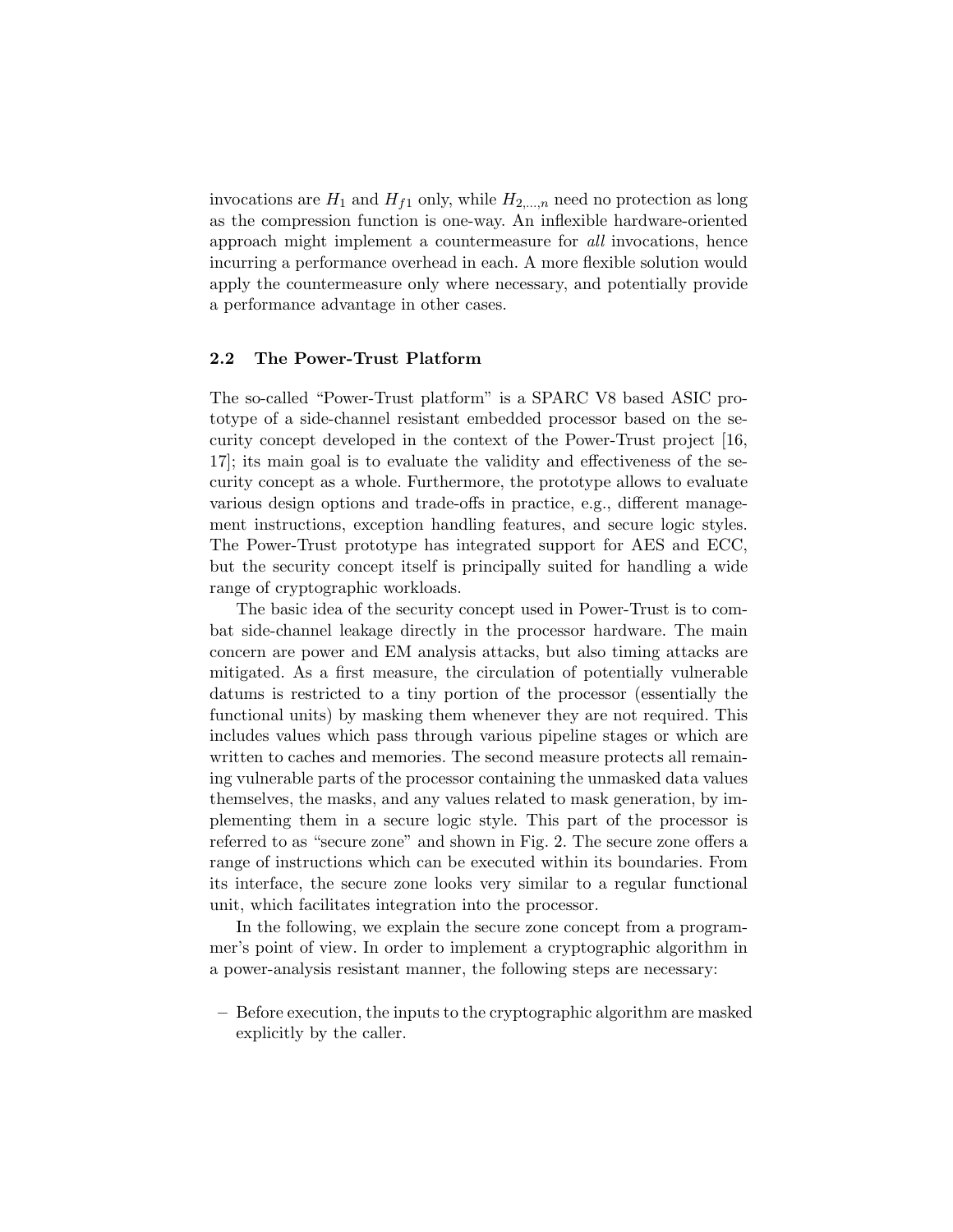

Fig. 2. The secure zone of the Power-Trust platform.

- Any instructions which produce potentially vulnerable values must be executed within the secure zone.
- Depending on the implementation and the secure zone capabilities, it might be required to save some masks to memory and restore them later on to the secure zone.
- Once the output of the cryptographic algorithm has been calculated, the mask is removed by the caller.

Explicit masking and unmasking of inputs and outputs can be seen as transferring values between "normal" domain and "masked" domain. In the masked domain, values can only be manipulated by instructions of the secure zone (in the following denoted as *secure zone instructions*)<sup>1</sup>, and consequently a cryptographic algorithm can only be protected if it can be implemented with secure zone instructions. The number of masked values which are readily available for processing is limited by the number of masks that the secure zone can actually store. However, masks can be swapped in and out of the secure zone in order to extend the number

 $1$  Of course, masked values could be manipulated by "normal" processor instructions, but this would mean that masked values and masks become desynchronised, leading to erroneous output from the algorithm.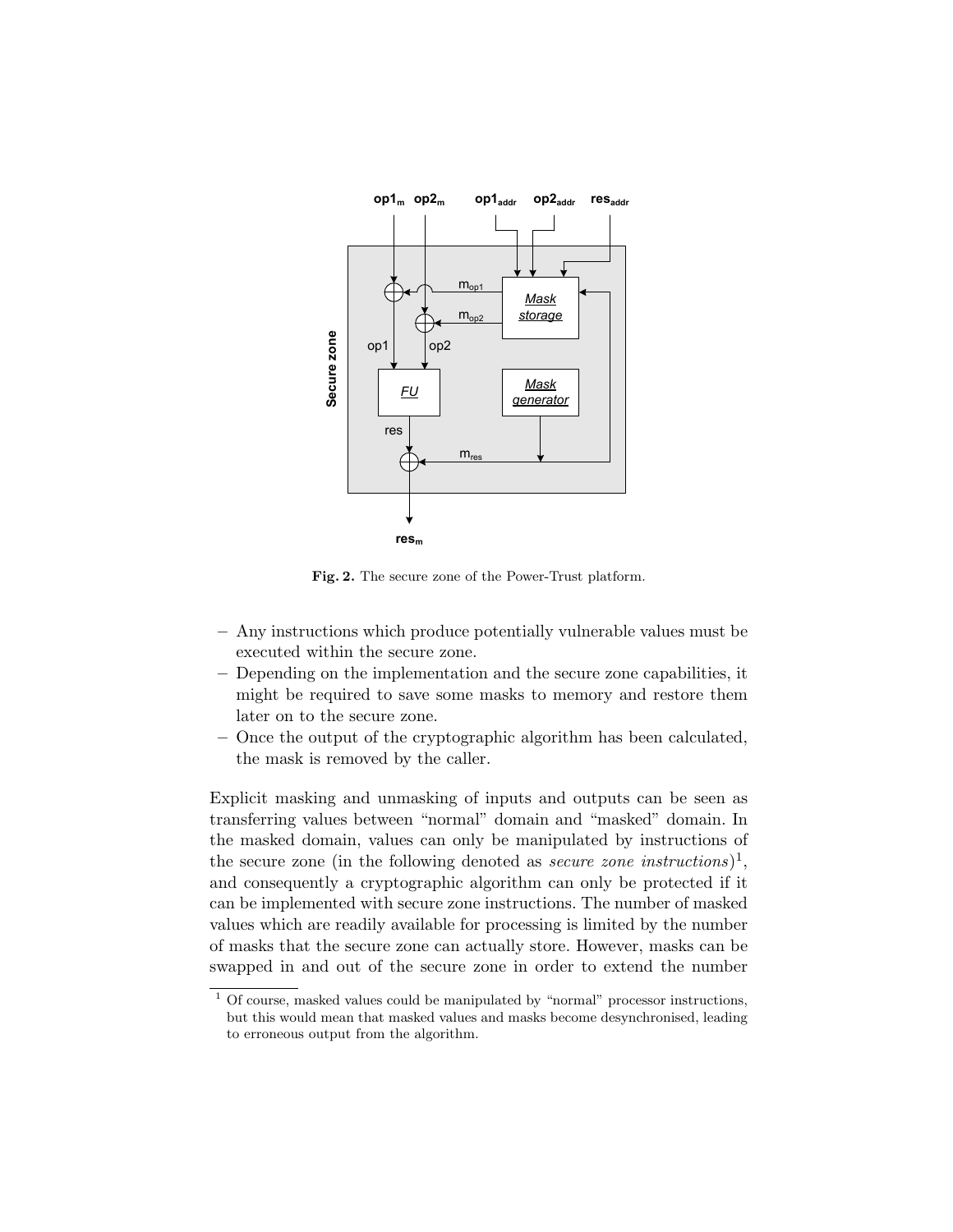of masked values at the expense of some additional mask management instructions and storage.

In relation to the workload of typical cryptographic algorithms, masking and unmasking constitute only a minor overhead. Implementations using secure zone instructions can even see a considerable speed-up in comparison to the use of native processor instructions, since secure zone instructions can be tailor-made to fit specific algorithms or classes of algorithms. However, the management of masks might entail overheads, especially if a large number of masked values is required. Thanks to the flexibility of the mask management instruction set, this overhead can often be minimised by exploiting the structure of the protected cryptographic algorithm.

A mask may never directly leave the protection of the secure zone, as otherwise an attacker might launch a higher-order attack [19] on masked data and the corresponding mask. However, masks need to be extracted if the secure zone runs out of storage entries for masks or if there is a task switch. For this case, masks can be represented as a specific state of the mask generator unit which originally produced the mask and the number of steps the mask generator has taken till it produced the mask. The secure zone features mask management instructions for extracting the state of the mask generator and the step count. Similarly, instructions for setting the mask generator state and regenerating masks from a given step count exist for restoring masks to the secure zone.

In the Power-Trust prototype, the mask generator state consists of 128 bits and the step count (including some additional meta-information) is another 32 bits; therefore in the worst case a mask requires five 32-bit words of storage. However, several stored masks can relate to the same state of the mask generator, thus greatly reducing the required memory. Similarly, the software can take steps to ensure the step count from a given mask generator state is low when a mask is written out to memory. In this way, when the mask is then restored, the required number of instructions is limited.

### 2.3 Our Variant of the Power-Trust Platform

We made two additional choices at the architectural level in order to ensure realistic and comparable results:

– We needed to decide on the number of masks that can be held within the mask storage, selecting 32 as a trade-off between 8 masks supported by the current prototype and the theoretic upper bound of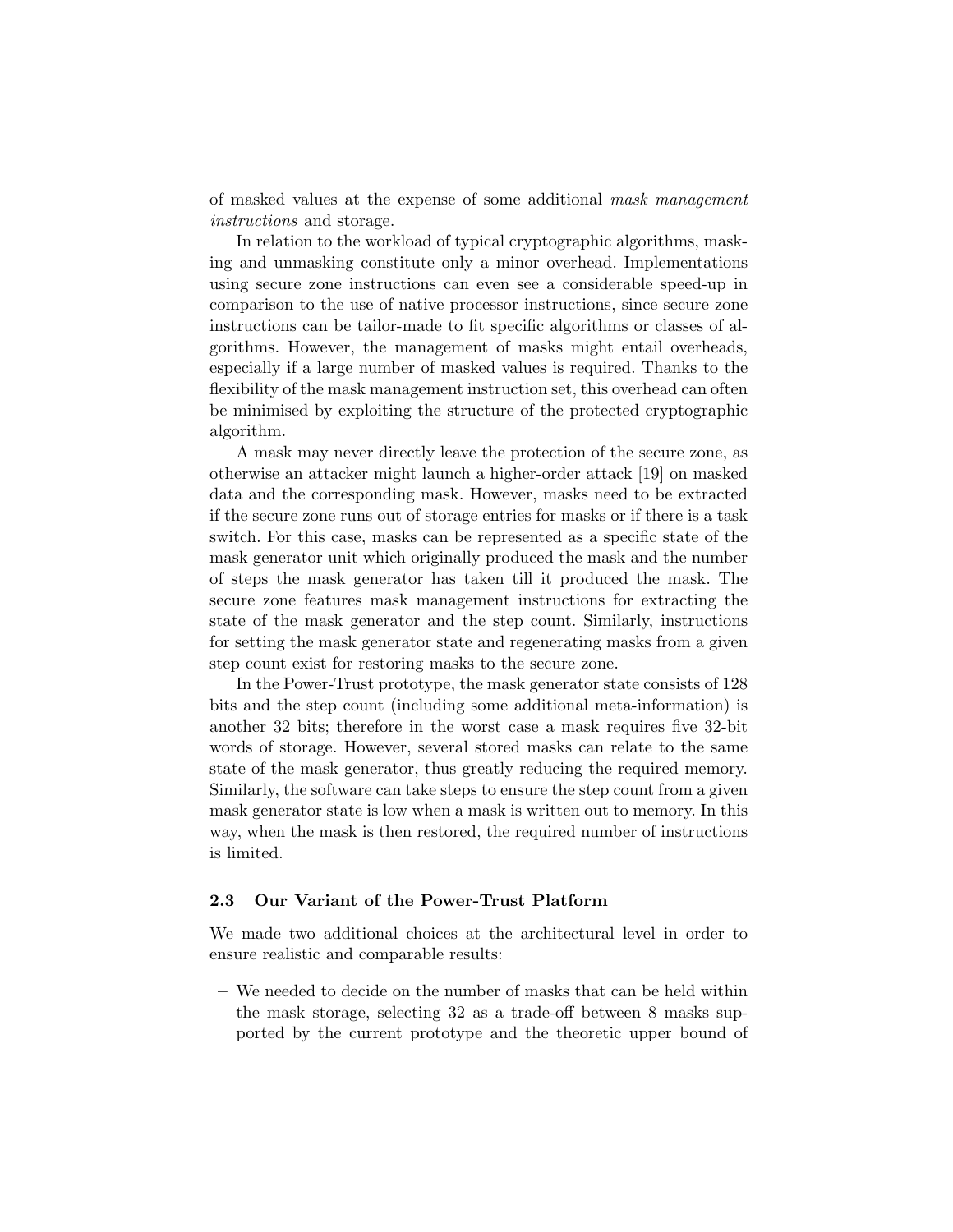$2^{10}$ . We believe this to be at the upper-edge of economic possibilities, but will demonstrate that some candidates can be implemented with a much smaller mask store.

– We only add instructions to the secure zone if they can be executed in one cycle and do not affect the critical path. Designing more elaborate functional units (e.g., multipliers) for the secure zone is principally possible but would require considerable design effort and is left for further research.

Based on these choices, we are confident that any subsequent prototypes can support our candidates without significant differences in performance from the original.

A third choice had to be made on the software level; any consideration of operating system influences such as trap handling, interrupts and context switches would have biased our results towards a specific use-case, e.g., toward mobile devices or smart-cards. However, we want our results to be as generic as possible, and therefore did not consider any operating system.

# 3 Implementation of Hash Functions on the Power-Trust Platform

To make comparison easier, we chose the following hash functions for implementation on the Power-Trust platform:

- $-$  BLAKE-32 ([20])
- BlueMidnightWish−256 ([21], [22])
- $-$  CubeHash $160+16/32+160-256$  and CubeHash $16+16/32+32-256$  which was suggested for the third round ([18], [23])
- Keccak[1088, 512, 32] ([24], [25])
- $-$  SHA-256 ([26])
- $-$  Shabal-256 ([27], [28])
- Skein-256-256 (this is the the "low-memory" proposal of [29])

In the following we will motivate these choices, and highlight noteworthy specifics in our implementations. Where possible we follow the notation of the original submissions.

BLAKE-32 and SHA-256 were easy to implement for us due to their small internal states; for BLAKE-32 we followed the example of the "Optimized 32bit" implementation provided by the BLAKE team.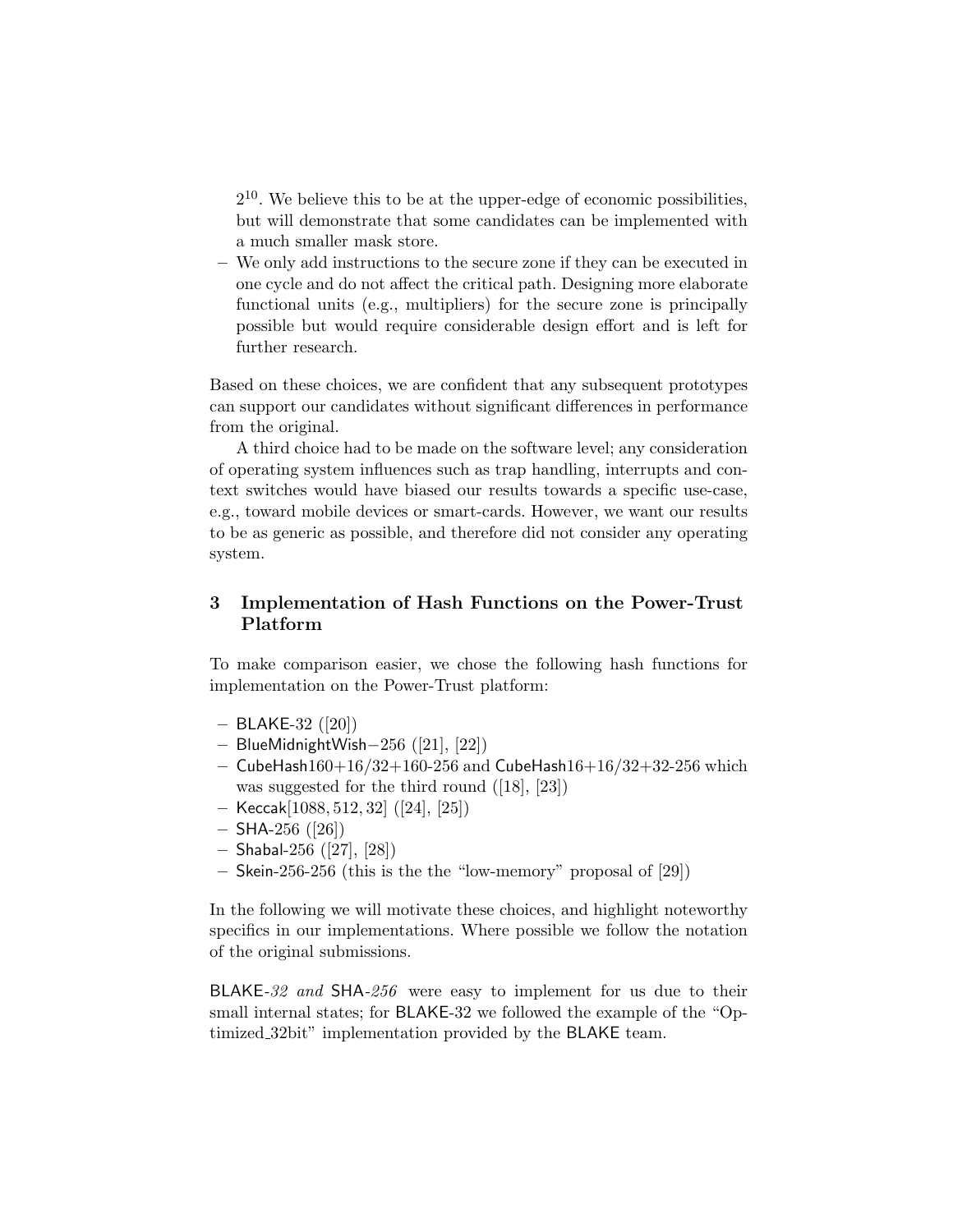CubeHash operates on a state that is too large to fit completely into the registers, and uses a large number of round function iterations within each  $H_i$ ; this is a bad combination for Power-Trust because masked data has to be swapped in and out of memory frequently. However, by choosing a suitable memory layout the number of memory accesses can be reduced. The 1024-bit CubeHash state is represented as a 5-dimensional cube state  $\| \| \| \|$  of two 32-bit words per dimension but can be split into four 3-dimensional subcubes state  $\lfloor x_1 \rfloor \lfloor \| f \rfloor \rfloor$  with  $x_{1,5} \in \{0,1\}$ requiring 8 masked registers each. The first 9 steps of the round function can be computed first on the two subcubes state  $[x_1]$   $|| \cdot || \cdot ||$  [0], and then on the two subcubes state  $\lfloor x_1 \rfloor \lfloor \lceil \frac{n}{2} \rceil \rfloor$  since there are no interedependencies during these 9 steps. Therefore, no more than two of these subcubes have to be kept in registers at any point of time. The 10-th (and last) step swaps the subcubes state  $[1]$   $\left[\right]$   $\left[\right]$   $\left[\right]$   $\left[x_5\right]$  which can be implemented simply by swapping pointers. Overall, this means that only three subcubes have to be loaded and stored per iteration of the round function.

Keccak[1088, 512, 32] allows a similar separation in the memory layout as CubeHash if one follows the example given by the unrolled "Optimized 32bit" implementation by the Keccak team. However, one has to deal with ten memory blocks of five 32-bit values, using 10 masked registers for each of the intermediate variables D[5][2] and C[5][2].

BMW256 had to be implemented without optimisation regarding memory usage since its internal state can not be separated into bigger blocks, as it was for CubeHash or Keccak, due to its high interdependency. However, we were able to identify two possible sets of generic ISEs that implement the six  $s_{0,\dots,5}$ -functions

$$
s_{i \in \{0,\ldots,3\}}(x) := \text{SHR}(x, c_{i,0}) \oplus \text{SHL}(x, c_{i,1}) \oplus \text{ROTL}(x, c_{i,2}) \oplus \text{ROTL}(x, c_{i,3})
$$
  
\n
$$
s_{i \in \{4,5\}}(x) := \text{SHR}(x, c_{i,0}) \oplus x
$$

where  $c_{i,j}$  are constants specifying the number of bits to shift or rotate. Furthermore, they always occur in combination with a modular addition

$$
z \leftarrow s_i(x) + y \bmod 2^{32}
$$

where  $y$  in some cases is the output of another s-function. Thus we implemented and compared three versions of BMW256:

BMW Plain: This implementation of BMW256 uses no ISEs.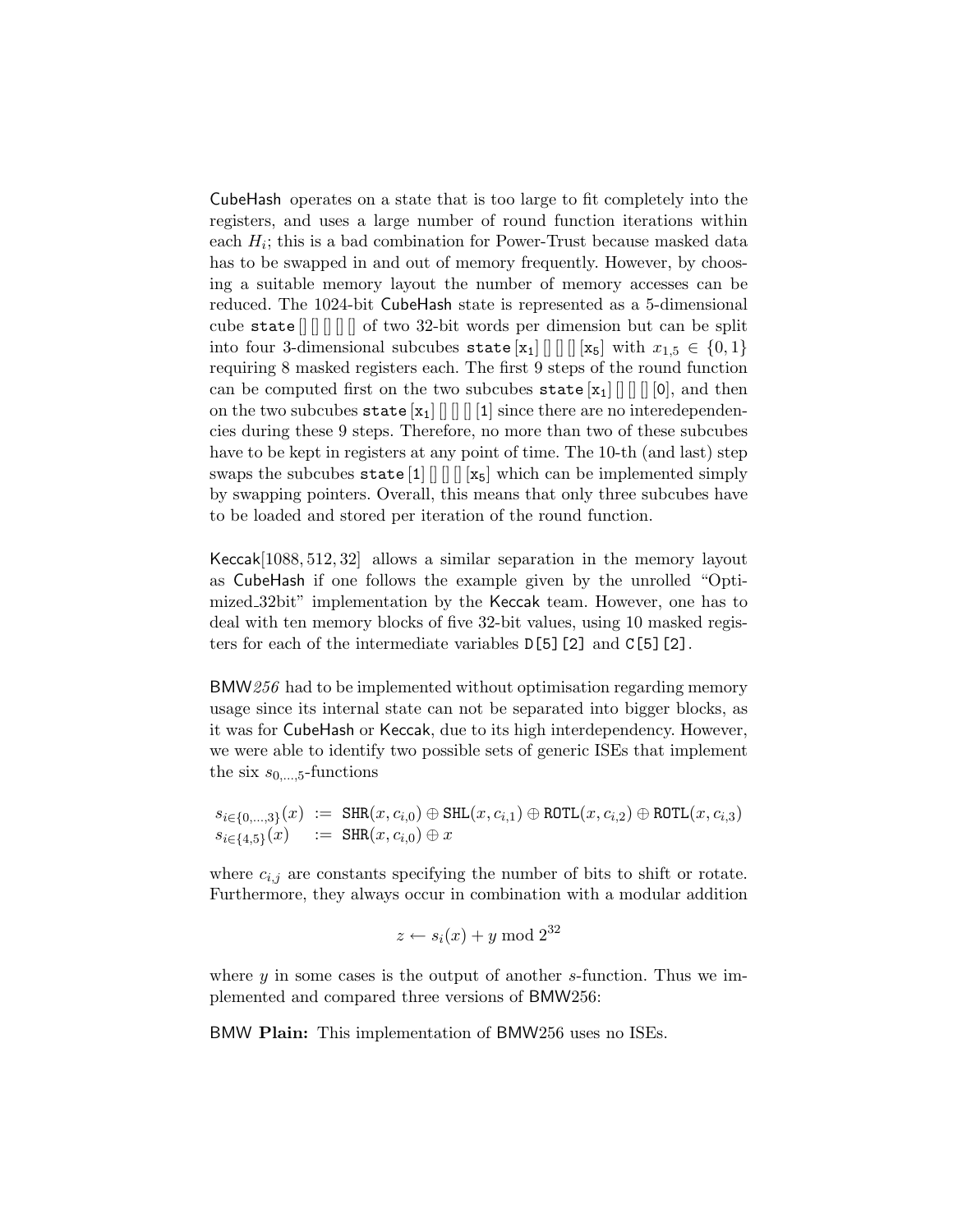BMW "generic s": This implementation uses one ISE, namely

SZ\_BMWS %x, %i, %z

to compute

 $z \leftarrow s_i(x)$ .

BMW "special s": This implementation uses six ISEs, namely

$$
SZ\_BMWS_i \mathrel{\%} x, \mathrel{\%} y, \mathrel{\%} z
$$

to compute

$$
z \leftarrow s_{i \in \{0, ..., 5\}}(x) + y \mod 2^{32}
$$

.

Shabal-256 according to our results, has significantly worse performance than other SHA-3 candidates. One of the main reason is the relatively large internal state comprising forty-eight 32-bit words which exceeds the number of processor registers. Additionally, it requires a relatively large amount of iterations with a high interdependency between the internal state variables. The resulting memory accesses for masked values generate considerable overhead on the Power-Trust platform.

Skein offers two replacements for SHA-256, a "primary proposal" Skein-512-256 and a "low-memory" proposal Skein-256-256 targeted at embedded devices; since our platform is intended for mobile and embedded devices we chose to implement Skein-256-256. The Skein family is optimised for 64-bit architectures, but most of the Skein-256-256 kernel can be easily implemented on our 32-bit architecture; the exception is addition of 64-bit values. To implement it, we use SZ ADDcc and SZ ADDX commands analogous to the SPARC V8 ADDX and ADDcc instructions which require a carry flag within the secure zone<sup>2</sup>. The flag has to be taken care of by the scheduling algorithm of the operating system and is not reflected in our analysis any further.

Other hash functions We did not consider the AES-based candidates (e.g., ECHO) since we expect they can be implemented using the existing AESoriented ISEs within Power-Trust. In addition, we did not consider candidates requiring multiplication (e.g., SIMD); as mentioned before, implementation of sufficiently efficient multipliers for the Power-Trust secure zone is a non-trivial task which we reserve for future work.

<sup>2</sup> One straight forward possibility to do this is to provide a command that reads the value of the flag (and all other flags if there are any) into a masked registers which can then be stored to memory and another command to restore the flags from a masked register.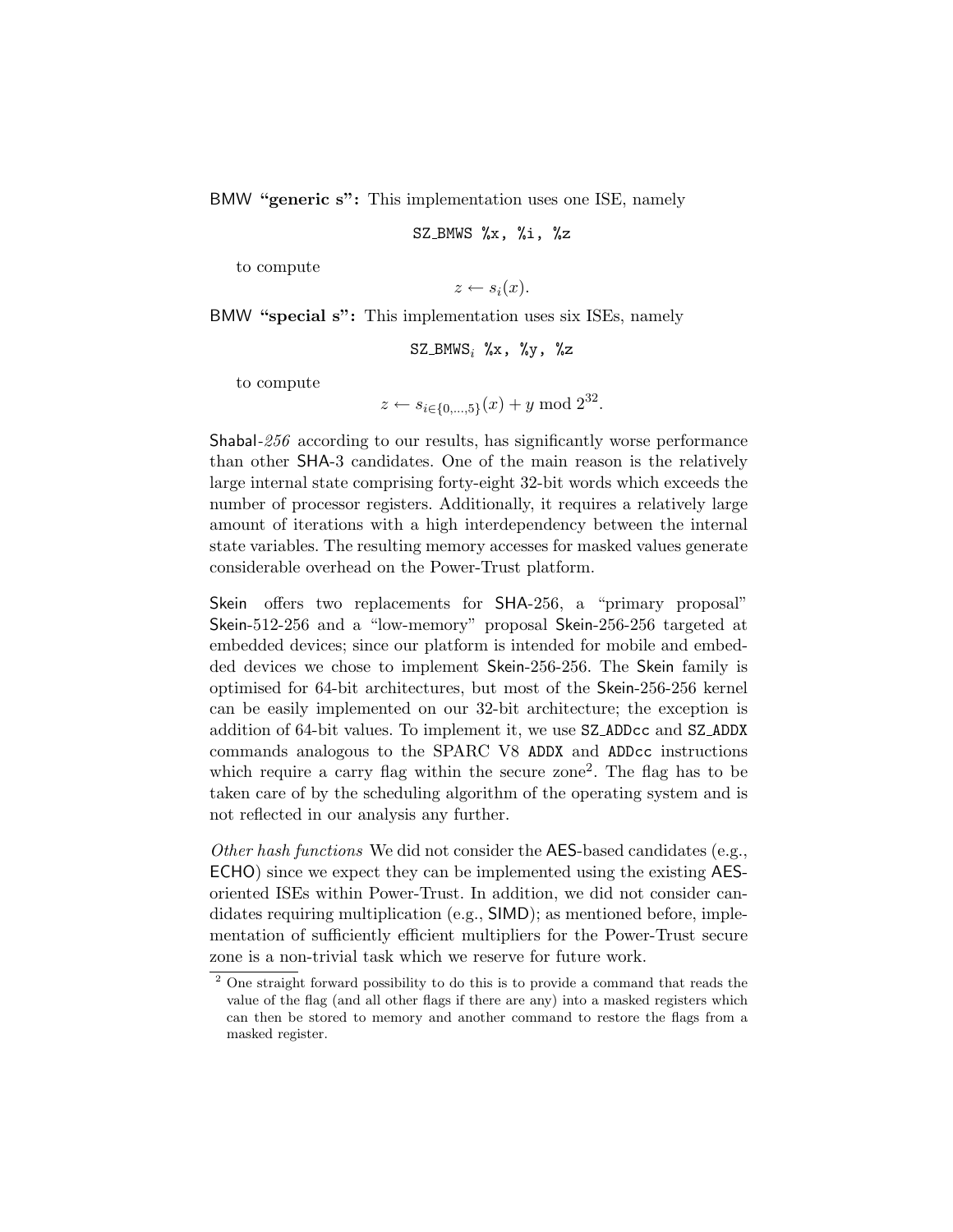

Fig. 3. Generic commands required from the secure zone to implement SHA-3 candidates. With the exception of SZ ROTR they have a unprotected equivalent in the SPARC V8 instructions (see appendix B, [30]).

### 4 Results

### 4.1 Instruction Set Agility

Many SHA-3 candidates have been developed with ISEs in mind: CubeHash, for example, can capitalise on the availability of SSE-based ISEs on x86 platforms. In a similar way, certain candidates can capitalise on ISEs available in the Power-Trust platform. For example, it already provides AES-oriented ISEs and, in Section 3, we outlined various extensions for BMW256.

Despite the advantage this implies on platforms which support such ISEs, the approach is a potential disadvantage on platforms which do not: on many mobile and embedded platforms, for example, SIMD ISEs are missing (unless one counts packed arithmetic within word-sized values). As a result, it is useful to consider the agility of a minimal instruction set as a design metric for Power-Trust. That is, given there is an inherent cost associated with adding an ISE to Power-Trust, it is attractive to support as broad a workload (i.e., as many SHA-3 candidates) as possible using as few secure zone instructions as possible. This is especially important when considering the need to support migration from SHA-256 to SHA-3 within the device lifetime. With this in mind, we investigated which Power-Trust instructions are required by each candidates; the result is shown in Figure 3. A major feature of the results is that a secure zone processor that provides instructions which can implement SHA-256, also provides all instructions needed for BLAKE-32 and CubeHash as well.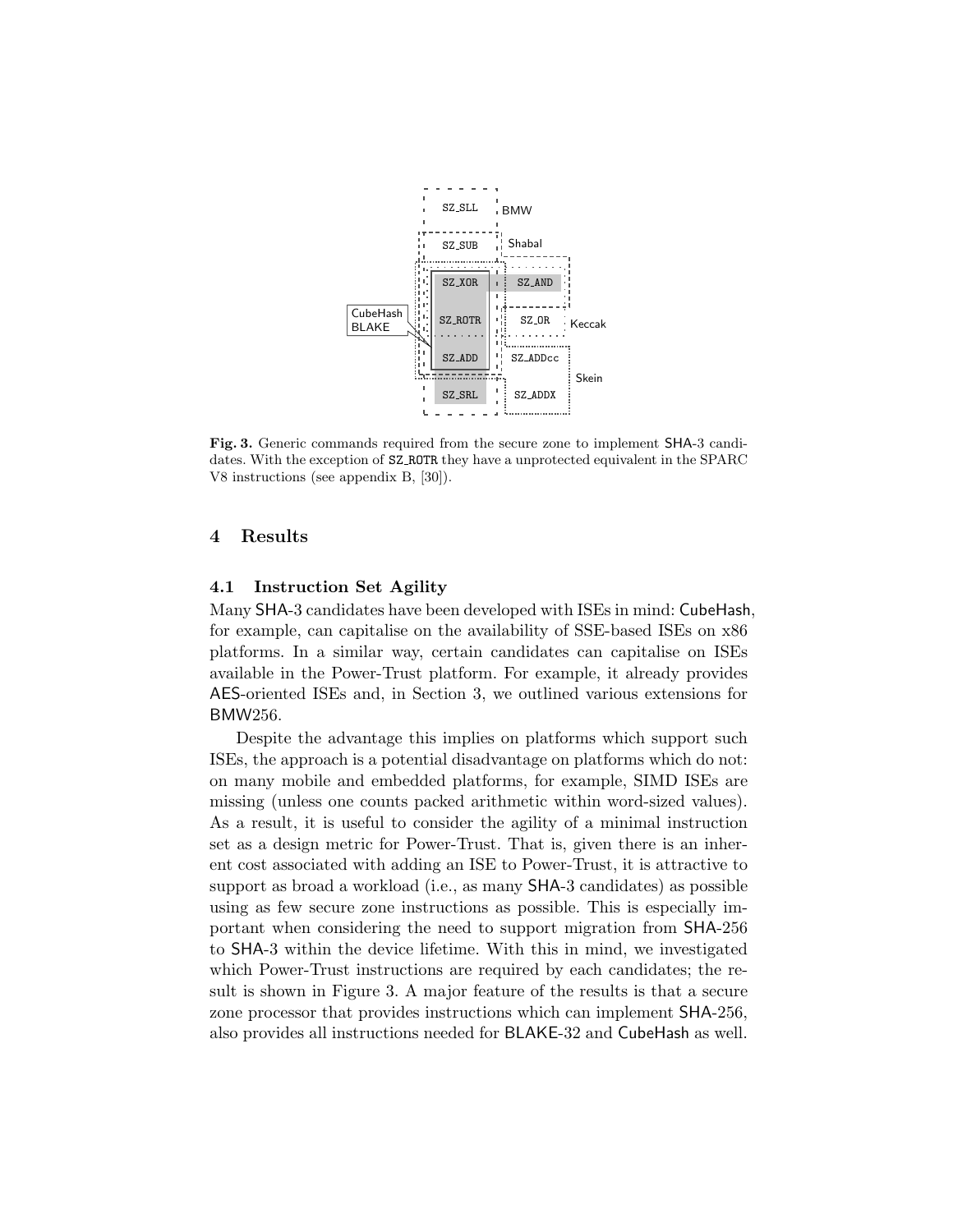For all the other candidates considered, additional instructions must be implemented in the secure zone and will incur additional expenses.

#### 4.2 Performance

| Hash Function                        | $\#$ Ops           |               | $\text{\#Ops}/\text{byte}$ |                 | $\#\text{Registers}$ |          |
|--------------------------------------|--------------------|---------------|----------------------------|-----------------|----------------------|----------|
|                                      | $H_i(\cdot,\cdot)$ | Н             | $H_i(\cdot,\cdot)$         | Н               | masked               | in total |
| BLAKE-32                             | 4122               | 4122          | 64.41                      | 64.41           | 18 <sup>1</sup>      | 23       |
| <b>BMW256</b>                        | 5850               | 14404         | 91.41                      | 225.06          |                      |          |
| BMW256, "generic s" ISE              | 4494               | 11692         | 70.22                      | 182.69          | 29                   | 32       |
| BMW256, "specialised s" ISEs         | 4430               | 11564         | 69.22                      | 180.69          |                      |          |
| CubeHash $160+16/32+160-256$         |                    | 14112 152044  |                            | 441.00 4751.38  | 17                   | 21       |
| CubeHash $16+16/32+32-256$           | 14112              | 42092         |                            | 441.00 1315.38  |                      |          |
| Keccak[1088, 512, 32]                |                    | 107960 107960 | 793.82                     | 793.82          | 30 <sup>l</sup>      | 32       |
| <b>SHA-256</b>                       | 6833               | 6833          | 106.77                     | 106.77          | 22                   | 27       |
| Shabal-256                           |                    | 115919 463676 |                            | 1811.23 7244.94 | 31                   | 32       |
| Skein-256-256 ("low-memory" variant) | 13222              | 39666         |                            | 413.19 1239.56  | 28                   | 31       |
|                                      | see Fig. $4$       |               | see Fig. 5                 |                 |                      |          |

Table 1. Total number of instructions required for one iteration of the compression function  $H_i(\cdot, \cdot)$ , to hash a one block message and the register usage of the implementations.

| Hash Function                        | #load              |             | $# \text{store}$   |             | $#load + store$    |              |
|--------------------------------------|--------------------|-------------|--------------------|-------------|--------------------|--------------|
|                                      | $H_i(\cdot,\cdot)$ | Н           | $H_i(\cdot,\cdot)$ | Н           | $H_i(\cdot,\cdot)$ | Н            |
| BLAKE-32                             | 192                | 192         | 26                 | 26          | 218                | 218          |
| <b>BMW256</b>                        | 512                | 1634        | 302                | 757         | 814                | 2391         |
| CubeHash $160+16/32+160-256$         |                    | 1256 13814  |                    | 1668 17544  | 2924               | 31358        |
| CubeHash $16+16/32+32-256$           | 1256               | 3830        | 1668               | 4872        | 2924               | 8702         |
| Keccak [1088, 512, 32]               |                    | 14674 14674 | 9810               | 9810        | 24484              | 24484        |
| <b>SHA-256</b>                       | 328                | 328         | 48                 | 48          | 376                | 376          |
| $Shabal-256$                         |                    | 20268 81072 |                    | 12111 48444 |                    | 32379 129516 |
| Skein-256-256 ("low-memory" variant) | 544                | 1632        | 541                | 1623        | 1085               | 3255         |
|                                      |                    |             |                    |             | see Fig. $6$       |              |

Table 2. Total number of load and store instructions required for one iteration of the compression function  $H_i(\cdot, \cdot)$  and to hash a one block message.

To optimise performance, we fully-unrolled all implementations and hard-coded any constants and ran them on a cycle-accurate simulator of the platform. We did not implement message padding; instead we assumed having a padded but unmasked message block stored in memory which is loaded when appropriate and then masked. As shown in Section 2.1, the most common case for hash function implementations with countermeasures against side-channel attack will have a preformatted, unmasked message in memory which has to be hashed without leaking information on the previous states. The code can easily be adopted to hash masked messages and the costs of loading a masked message block is to some extent absorbed by the then superfluous message masking. However, this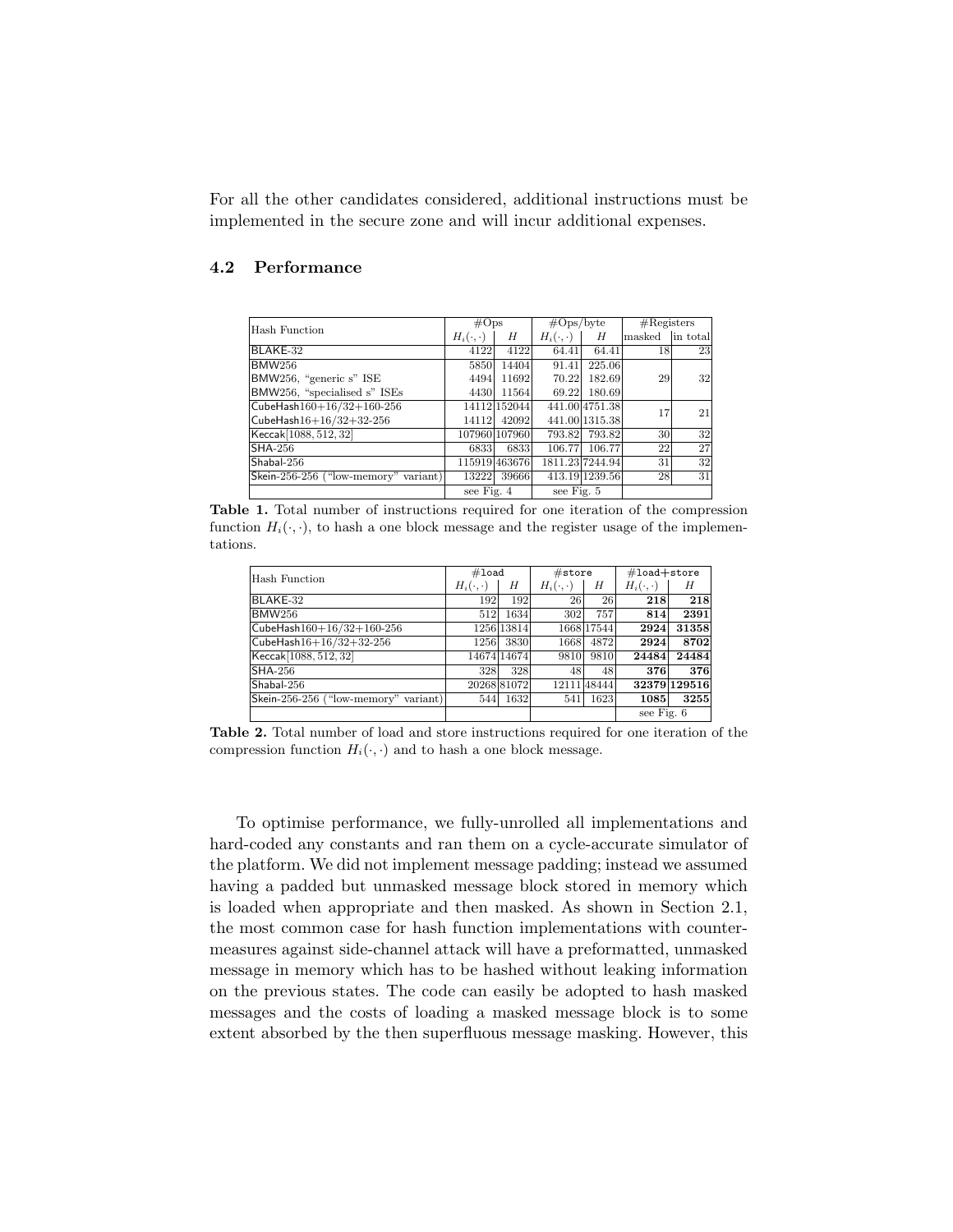

Fig. 4. Total number of instructions (including loads and stores) for one block (see Table 1).



Fig. 5. Number of instructions per-byte of input for one block (see Table 1).



Fig. 6. Total number of load and store instructions for one block (see Table 2).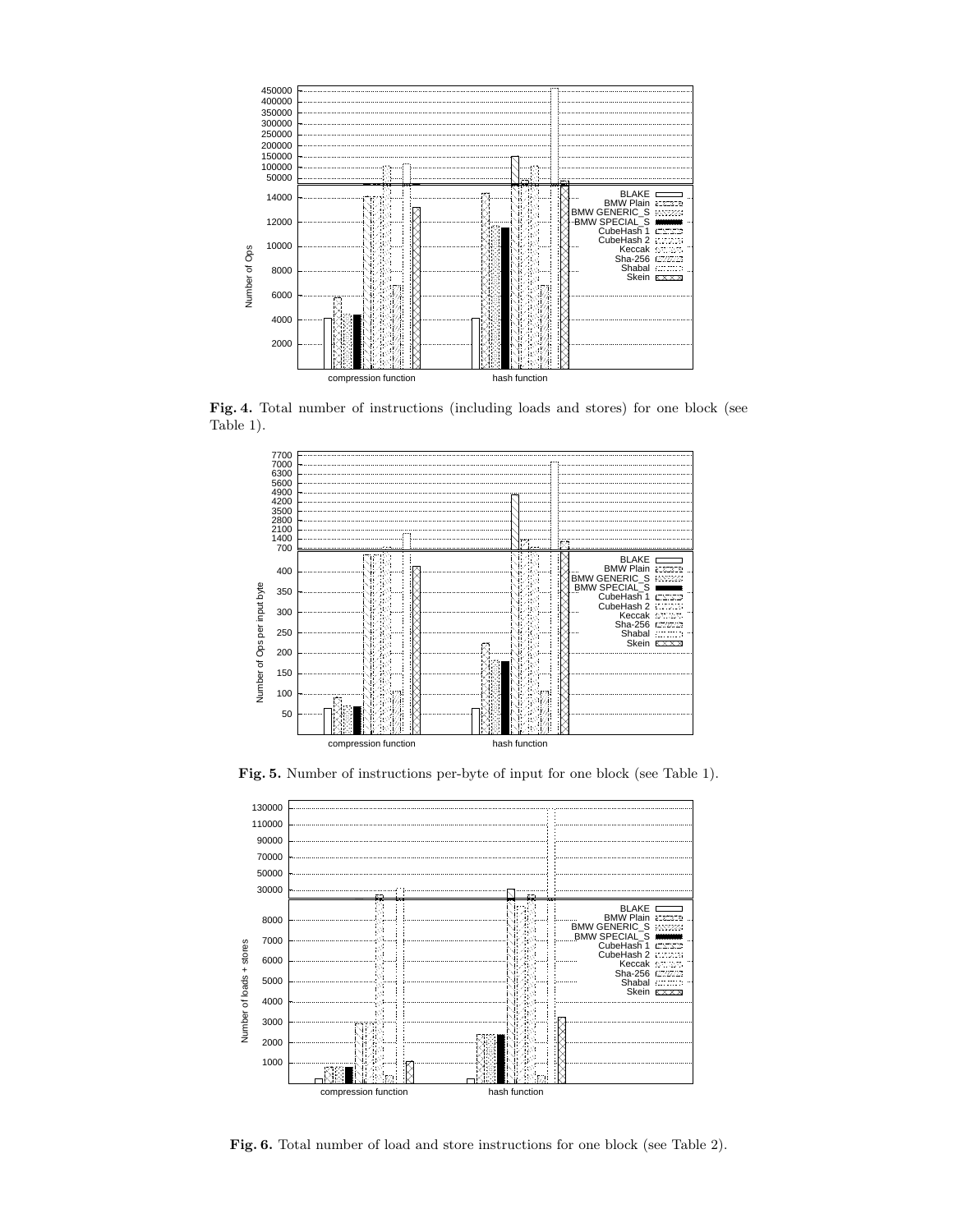would have required a convention with the calling function how to store a masked message and the related mask information.

The performance results of our implementations are shown in Table 1; the instruction counts show the candidates separated into three distinct but constant groups. The first group is formed by BLAKE-32, SHA-256 and all three BMW256 implementations. The second group comprises CubeHash16+16/32+32-256, Keccak[1088, 512, 32] and Skein-256-256; the ranking within this group varies depending on the performance criteria. Most notably, it shows the performance disadvantage CubeHash16+16/32+32-256 and Keccak[1088, 512, 32] incur in software implementations for supporting only one state size for all security parameters. The third group comprises  $\textsf{CubeHash160+16}/32+160-256$  (which has been superseded by CubeHash16+16/32+32-256) and Shabal-256. Both are not competitive on this platform. (See also Figure 4 and Figure 5.)

Another interesting metric are the number of load and store instructions contained within the total number of instructions; these are listed in Tab. 2. The ISEs for BMW256 have, as expected, no influence on the number of memory accesses. The ranking of algorithms in respect to memory access is not very different from the ranking in respect to instructions per byte; while Keccak[1088, 512, 32] ranks better on the number of instructions per byte than Skein-256-256 and CubeHash $16+16/32+32-256$ , it is behind them in the number of memory access. The poor ranking of Shabal-256 with respect to any of the instruction counts is easily explained by the high number of memory access required to implement it; about 28% of all instructions are memory accesses.

Working in the design phase of a processor architecture, we can only present operation counts that do not represent the costs of load and store instructions properly. Therefore we decided not to compare our results with other studies such as eBASH [31] as they measure their results in processor cycles.

### 5 Conclusions

In this paper we demonstrated the flexibility of the Power-Trust platform wrt. to provision of generic countermeasures against side-channel attacks at reasonable costs; these metrics are paramount in the design and deployment of hash functions on secure embedded and mobile devices. Furthermore, our analysis contributes to the SHA-3 competition by highlighting, for the first time, the cost each candidate incurs from hardware protection. We additionally provided the first example of (non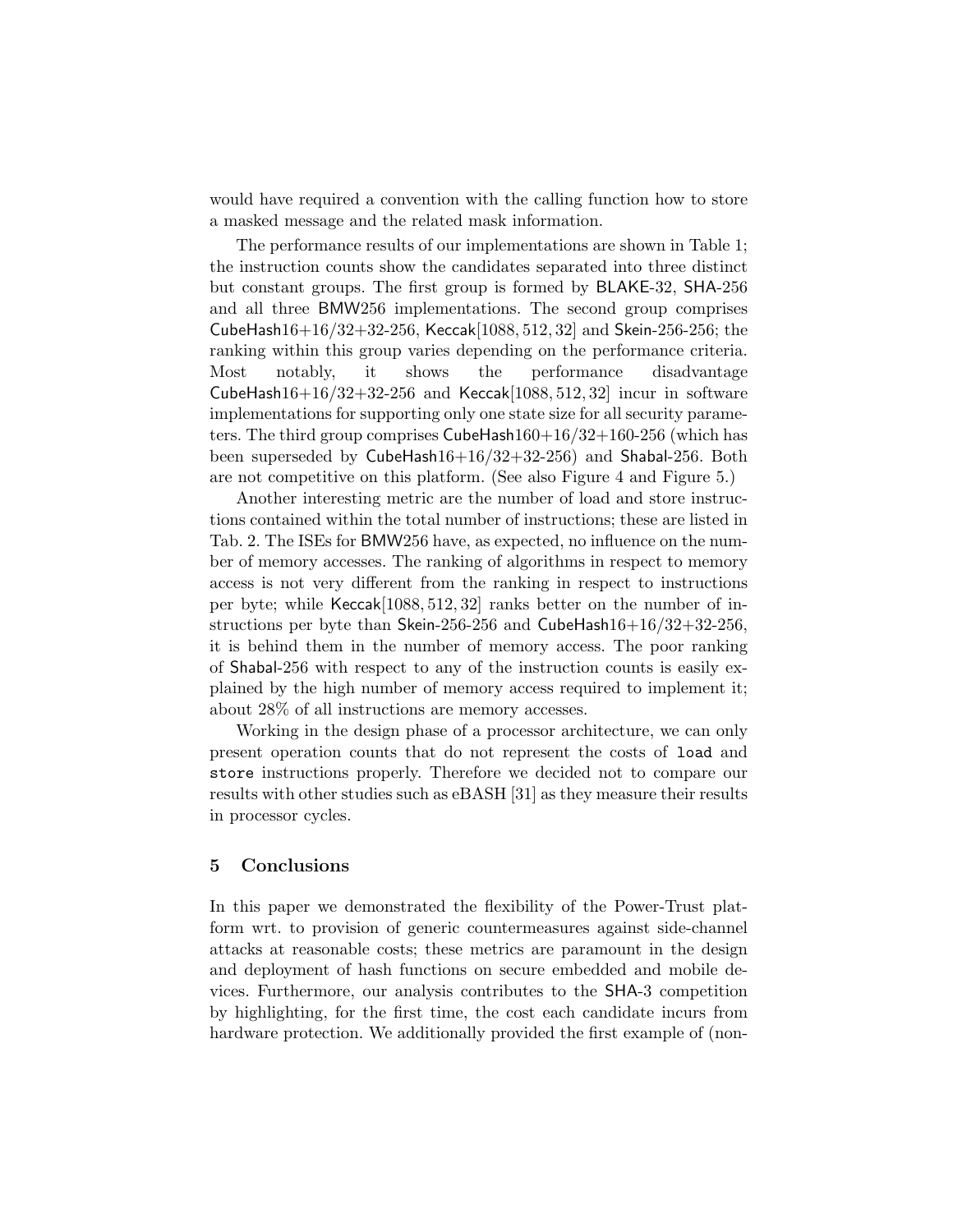AES) ISEs for BMW256, and outlined design requirements for general ISEs in this area. Furthermore, the effort to produce human optimized code for these hash functions highlights the need to develop a compiler for this platform in the future; this work will then provide a good base to measure the compilers efficiency.

### References

- 1. Wang, X., Yu, H., Yin, Y.L.: Efficient collision search attacks on SHA-0. In: Advances in Cryptology (CRYPTO), Springer-Verlag LNCS 3621 (2005) 1–16
- 2. Wang, X., Yin, Y., Yu, H.: Finding collisions in the full SHA-1. In: Advances in Cryptology (CRYPTO), Springer-Verlag LNCS 3621 (2005) 17–36
- 3. National Institute of Standards and Technology (NIST): Secure Hash Standard (SHS). Federal Information Processing Standards Publication 180-2 (Aug. 2002) http://csrc.nist.gov/publications/fips/fips180-2/fips180-2withchangenotice.pdf.
- 4. NIST: Cryptographic Hash Algorithm Competition. http://csrc.nist.gov/groups/ST/hash/sha-3/index.html
- 5. Rogaway, P., Shrimpton, T.: Cryptographic hash-function basics: Definitions, implications, and separations for preimage resistance, second-preimage resistance and collision resistance. In: Fast Software Encryption (FSE), Springer-Verlag LNCS 3017 (2004) 371–388
- 6. Dent, A., Dottax, E.: An overview of side-channel attacks on the asymmetric NESSIE encryption primitives. NESSIE Public Report NES/DOC/RHU/WP5/020/a (May 2002) https://www.cosic.esat.kuleuven.be/nessie/reports/phase2/sidechannels.pdf.
- 7. Lemke, K., Schramm, K., Paar, C.: DPA on n-Bit Sized Boolean and Arithmetic Operations and Its Application to IDEA, RC6, and the HMAC-Construction. In Joye, M., Quisquater, J.J., eds.: Cryptographic Hardware and Embedded Systems (CHES 2004). Volume LNCS 3156., Springer Verlag (2004) 205–219 http://dx.doi.org/10.1007/978-3-540-28632-5 15.
- 8. K. Okeya: Side Channel Attacks Against HMACs Based on Block-Cipher Based Hash Functions. In L.M. Batten, R. Safavi-Naini, ed.: Information Security and Privacy (ACISP 2006). Volume LNCS 4058., Springer Verlag (2006) 432–443
- 9. McEvoy, R., Tunstall, M., Murphy, C., Marnane, W.: Differential Power Analysis of HMAC based on SHA-2, and Countermeasures. In Sehun, K., Yung, M., Lee, H.W., eds.: Proceedings of the 8th International Workshop on Information Security Applications (WISA 2007). Volume LNCS 4867., Springer Verlag (2007) 317–332 ISBN: 3-540-77534-X.
- 10. Gauravaram, P., Okeya, K.: Side Channel Analysis of Some hash Based MACs: A Response to SHA-3 Requirements. In Chen, L., Ryan, M., Wang, G., eds.: Proceedings of the 10th International Conference Information and Communications Security (ICICS 2008). Volume LNCS 5308., Springer Verlag (2008) 111–127
- 11. Fouque, P.A., Leurent, G., R´eal, D., Valette, F.: Practical Electromagnetic Template Attack on HMAC. In Clavier, C., Gaj, K., eds.: Cryptographic Hardware and Embedded Systems (CHES 2009). Volume LNCS 5747., Springer Verlag (2009) 66–80 http://dx.doi.org/10.1007/978-3-642-04138-9 6.
- 12. Rivest, R.: Side-channel-free timings ? E-Mail to the hash-forum@nist.gov mailing list (Nov 2010) http://cio.nist.gov/esd/emaildir/lists/hash-forum/msg02189.html.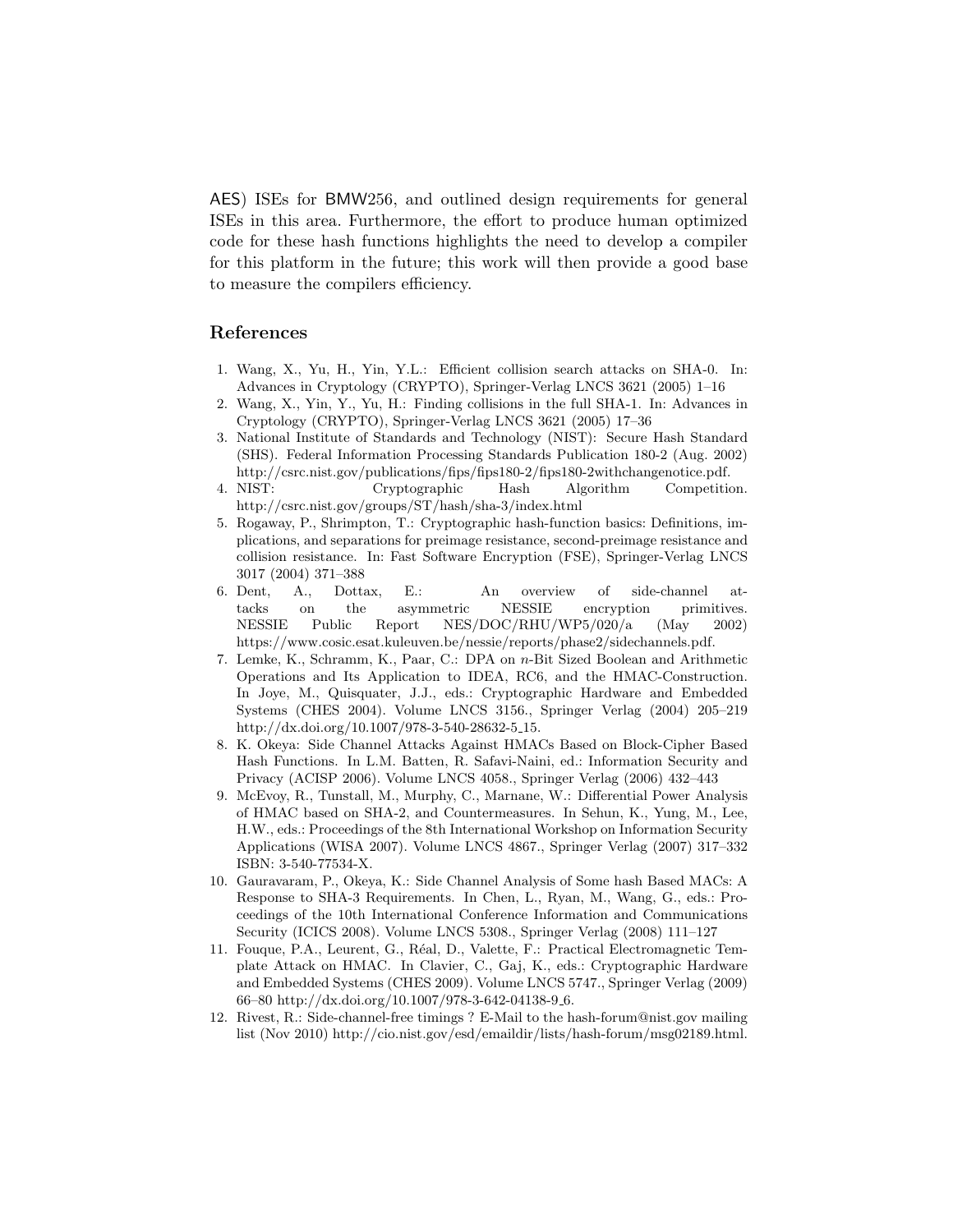- 13. Tiri, K., Akmal, M., Verbauwhede, I.: A Dynamic and Differential CMOS Logic with Signal Independent Power Consumption to Withstand Differential Power Analysis on Smart Cards. In: European Solid-State Circuits Conference (ESS-CIRC). (2002) 403–406
- 14. Tiri, K., Verbauwhede, I.: A logic level design methodology for a secure dpa resistant asic or fpga implementation. In: Design, Automation, and Test in Europe (DATE). (2004) 246–251
- 15. May, D., Muller, H., Smart, N.: Non-deterministic processors. In: Australasian Conference on Information Security and Privacy (ACISP), Springer-Verlag LNCS 2119 (2001) 115–129
- 16. IAIK TU Graz and M. Aigner: Low POWer & Energy Relevant techniques Targetting Robust Universal Security in deep sub-micron Technologies- POWER TRUST . http://www.iaik.tugraz.at/content/research/implementation attacks/prj powertrust/
- 17. Tillich, S., Kirschbaum, M., Szekely, A.: SCA-Resistant Embedded Processors— The Next Generation. In: 26th Annual Computer Security Applications Conference (ACSAC 2010), 6-10 December 2010, Austin, Texas, USA. (To appear)
- 18. D.J. Bernstein: CubeHash specification (2.B.1). Submission to NIST (Round 2) (2009)
- 19. Kocher, P., Jaffe, J., Jun, B.: Differential power analysis. In: Advances in Cryptology (CRYPTO), Springer-Verlag LNCS 1666 (1999) 388–397
- 20. J.-P. Aumasson, L. Henzen, W. Meier, R.C.-W. Phan: SHA-3 proposal BLAKE. Submission to NIST (2008)
- 21. D. Gligoroski, V. Klima, S.J. Knapskog, M. El-Hadedy, J. Amundsen, S. Mjølsnes: Cryptographic Hash Function BLUE MIDNIGHT WISH. Submission to NIST (Round 2) (2009)
- 22. D. Gligoroski, V. Klima, S.J. Knapskog, M. El-Hadedy, J. Amundsen, S. Mjølsnes: Clarification on the rotation constant for the variable M 15. Official Comment to hash-forum@nist.gov (Round 2) (Nov 2009)
- 23. D.J. Bernstein: CubeHash parameter tweak:  $10\times$  smaller MAC overhead. Submission to NIST (Round 2) (2010)
- 24. G. Bertoni, J. Daemen, M. Peeters, G. Van Assche: Keccak sponge function family main document. Submission to NIST (Round 2) (2009)
- 25. G. Bertoni, J. Daemen, M. Peeters, G. Van Assche: Keccak specifications. Submission to NIST (Round 2) (2009)
- 26. National Institute of Standards and Technology (NIST): Secure Hash Standard (SHS). Federal Information Processing Standards Publication 180-3 (Oct. 2008) http://csrc.nist.gov/publications/fips/fips180-3/fips180-3 final.pdf.
- 27. E. Bresson, A. Canteaut, B. Chevallier-Mames, C. Clavier, T. Fuhr, A. Gouget, T. Icart, J.-F. Misarsky, M. Naya-Plasencia, P. Paillier, T. Pornin, J.-R. Reinhard, C. Thuillet, M. Videau: Shabal, a Submission to NISTs Cryptographic Hash Algorithm Competition. Submission to NIST (2008)
- 28. E. Bresson, A. Canteaut, B. Chevallier-Mames, C. Clavier, T. Fuhr, A. Gouget, T. Icart, J.-F. Misarsky, M. Naya-Plasencia, P. Paillier, T. Pornin, J.-R. Reinhard, C. Thuillet, M. Videau: Indifferentiability with Distinguishers: Why Shabal Does Not Require Ideal Ciphers. Cryptology ePrint Archive, Report 2009/199 (2009)
- 29. N. Ferguson, S. Lucks, B. Schneier, D. Whiting, M. Bellare, T. Kohno, J. Callas, J. Walker: The Skein Hash Function Family. Submission to NIST (Round 2) (2009)